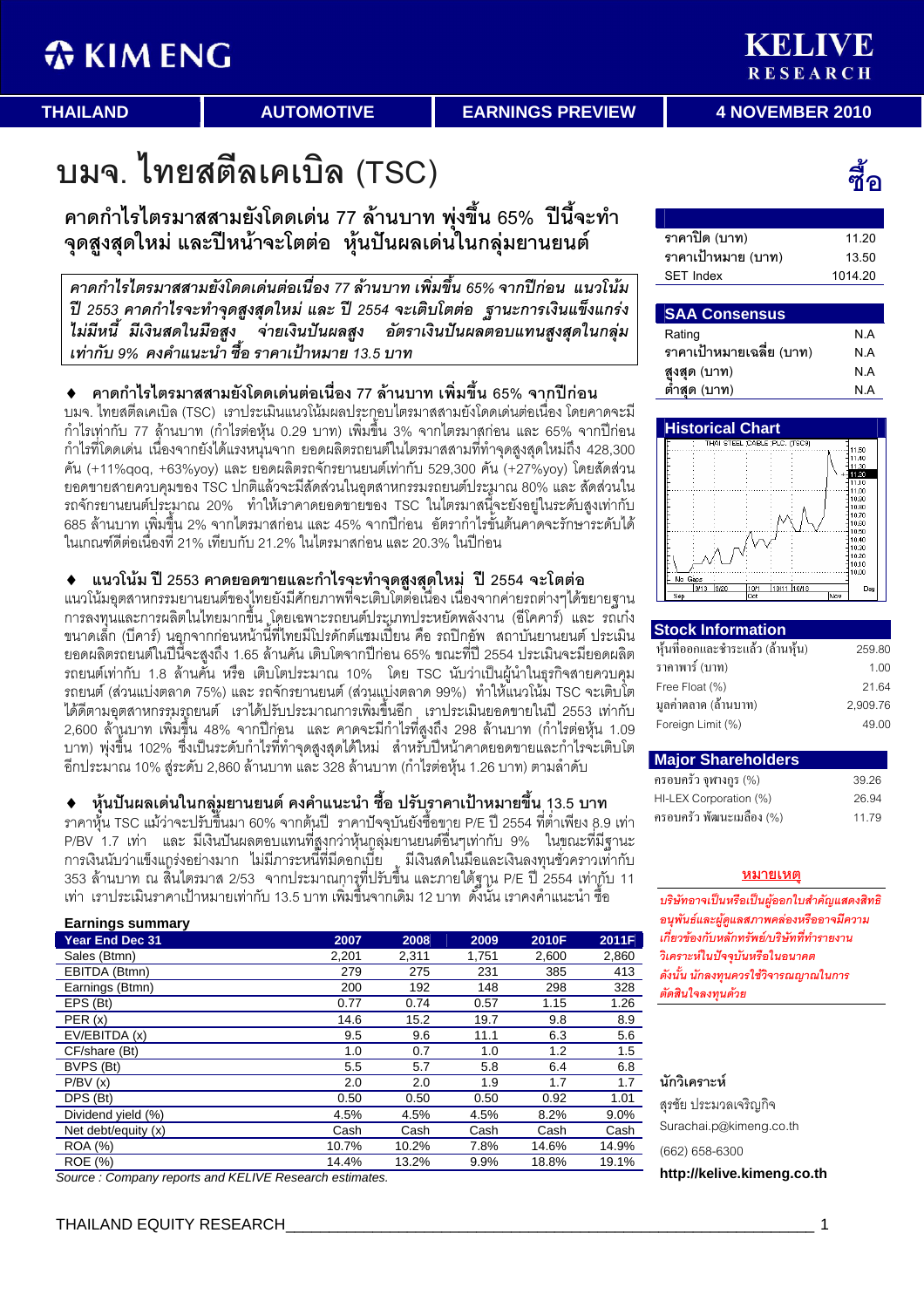## **TSC quarterly earning**

| <b>Btmn</b>               | 3Q10F | <b>2Q10</b> | $%$ qoq | 3Q09     | %yoy                     | <b>9M10F</b> | 9M09     | $%$ yoy |
|---------------------------|-------|-------------|---------|----------|--------------------------|--------------|----------|---------|
| Sales                     | 685   | 670         | 2%      | 472      | 45%                      | 1,970        | 1,197    | 65%     |
| Other Income              | 8     | 7           | 5%      | 5        | 51%                      | 30           | 27       | 11%     |
| COGS                      | 522   | 509         | 3%      | 357      | 46%                      | 1,505        | 944      | 59%     |
| Depreciation&amortisation | 19    | 19          | 1%      | 19       | $-1%$                    | 57           | 57       | 0%      |
| Gross profit              | 144   | 142         | 1%      | 96       | 50%                      | 408          | 197      | 108%    |
| Gross margin (%)          | 21.0% | 21.2%       | ۰       | 20.3%    | $\overline{\phantom{a}}$ | 20.7%        | 16.4%    |         |
| SG&A                      | 72    | 71          | 1%      | 50       | 44%                      | 201          | 135      | 49%     |
| SG&A/Sales (%)            | 10.5% | 10.6%       | ۰       | 10.6%    | $\blacksquare$           | 10%          | 11%      |         |
| <b>EBITDA</b>             | 98    | 97          | $1\%$   | 70       | 40%                      | 294          | 146      | 102%    |
| EBITDA margin (%)         | 14%   | 15%         | ۰       | 15%      | $\overline{\phantom{a}}$ | 15%          | 12%      |         |
| Interest expense          | 0     | 0           | $-30%$  | $\Omega$ | 0%                       | 0            | $\Omega$ | 29%     |
| Net profit                | 77    | 75          | 3%      | 46       | 65%                      | 228          | 80       | 186%    |
| EPS (Bt)                  | 0.29  | 0.29        | 3%      | 0.18     | 65%                      | 0.88         | 0.31     | 186%    |

Source : Company reports and KELIVE Research estimates.

/ Note: COGS does not include depreciation and amortisation

## คาดผลประกอบการไตรมาส 3/53 จะยังโดดเด่นต่อเนื่อง



Source : Company reports

## **Revised earning forecasts**

|                   | <b>Revision</b> |       | <b>Original</b> |       | %Change |       |
|-------------------|-----------------|-------|-----------------|-------|---------|-------|
|                   | 2010F           | 2011F | 2010F           | 2011F | 2010F   | 2011F |
| Sales (Btmn)      | 2,600           | 2.860 | 2.450           | 2,695 | 6%      | 6%l   |
| Net profit (Btmn) | 298             | 328   | 282             | 312   | 6%      | 5%    |
| EPS (Bt)          | 1.15            | .26   | 1.09            | .20   | 6%      | 5%    |
|                   |                 |       |                 |       |         |       |

Source : KELIVE Research estimates

## ราคาหุ้น TSC เทียบกับ PE



Source : Company reports and KELIVE Research estimates.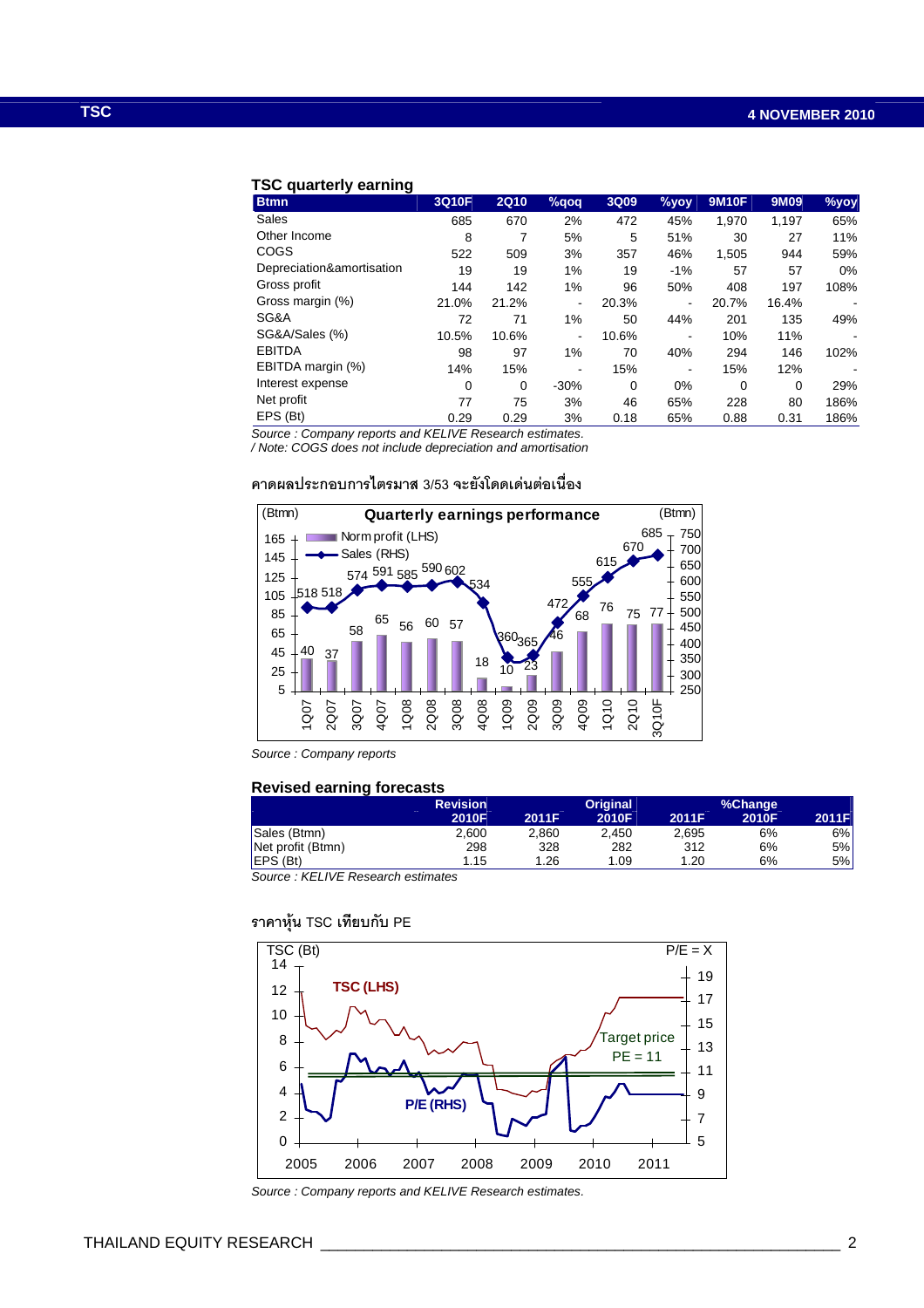## **Income Statement**

| <b>Btmn</b>                       | 2007  | 2008  | 2009  | 2010F | 2011F |
|-----------------------------------|-------|-------|-------|-------|-------|
| Sales                             | 2,201 | 2,311 | 1,751 | 2,600 | 2,860 |
| Other income                      | 23    | 36    | 41    | 37    | 48    |
| <b>Total revenues</b>             | 2.224 | 2.347 | 1.793 | 2,637 | 2,908 |
| Cost of Goods sold                | 1.722 | 1.815 | 1,351 | 1,985 | 2,209 |
| Depreciation and Amortization     | 70    | 71    | 76    | 75    | 73    |
| SG&A and Others Expenses          | 223   | 257   | 211   | 267   | 286   |
| <b>EBIT</b>                       | 209   | 205   | 155   | 310   | 340   |
| Interest expenses                 | 0     |       |       | 0     | 0     |
| EBT                               | 209   | 205   | 155   | 310   | 340   |
| Equity Acc. + Extraordinary Gains |       |       |       |       |       |
| Net profit                        | 200   | 192   | 148   | 298   | 328   |

Source : Company reports and KELIVE Research estimates.

## **Balance Sheet**

| <b>Btmn</b>                         | 2007  | 2008  | 2009           | 2010F | 2011F          |
|-------------------------------------|-------|-------|----------------|-------|----------------|
| <b>ASSETS</b>                       |       |       |                |       |                |
| Cash & Deposits                     | 261   | 257   | 344            | 500   | 598            |
| Accounts receivable                 | 424   | 404   | 375            | 444   | 460            |
| Inventories                         | 213   | 206   | 244            | 283   | 292            |
| Other current assets                | 17    | 18    | 9              | 15    | 17             |
| Total current assets                | 914   | 885   | 972            | 1,243 | 1,366          |
| Investments                         | 26    | 26    | 26             | 26    | 26             |
| Property, Plant and Equipment       | 956   | 946   | 906            | 881   | 858            |
| Other assets                        | 0     | 3     | 22             | 3     | 3              |
| <b>Total Assets</b>                 | 1,896 | 1,859 | 1,926          | 2,152 | 2,253          |
| <b>LIABILITIES</b>                  |       |       |                |       |                |
| $OD + Current$ portion of L-T debt  |       | 1     | $\overline{2}$ | 0     | 1              |
| Account payable + Trust Receipt     | 394   | 291   | 343            | 402   | 410            |
| Other current liabilities           | 77    | 76    | 70             | 76    | 76             |
| <b>Total current liabilities</b>    | 472   | 368   | 414            | 478   | 487            |
| Long term debts                     |       |       |                | 0     | 0              |
| Debentures + CDs                    |       |       |                |       |                |
| Other liabilities                   | 3     | 6     | 9              | 6     | $\overline{7}$ |
| <b>Total liabilities</b>            | 475   | 376   | 425            | 484   | 494            |
| Minority Interest                   |       |       |                |       |                |
| <b>SHAREHOLDERS' EQUITIES</b>       |       |       |                |       |                |
| Shares + Warrants                   | 260   | 260   | 260            | 260   | 260            |
| Premium on shares                   | 465   | 465   | 465            | 465   | 465            |
| Retained earnings + Revaluation     | 696   | 759   | 776            | 944   | 1,034          |
| <b>Total shareholders' equity</b>   | 1,421 | 1,483 | 1,501          | 1,669 | 1,758          |
| <b>Total liabilities and equity</b> | 1,896 | 1,859 | 1,926          | 2,152 | 2,253          |

Source : Company reports and KELIVE Research estimates.

## **Statement of Cash Flow**

| <b>Btmn</b>                   | 2007  | 2008  | 2009  | 2010F | 2011F |
|-------------------------------|-------|-------|-------|-------|-------|
|                               |       |       |       |       |       |
| Net profit                    | 200   | 192   | 148   | 298   | 328   |
| + Depreciation & Amortization | 70    | 71    | 76    | 75    | 73    |
| - Sales of fixed assets       |       |       |       |       |       |
| + Decrease in working capital | (15)  | (79)  | 45    | (50)  | (17)  |
| $+$ Others                    |       |       |       |       |       |
| <b>Operating cashflows</b>    | 254   | 184   | 269   | 323   | 383   |
| Purchase of fixed assets      | (75)  | (64)  | (55)  | (31)  | (50)  |
| Investment in affiliated      |       | (60)  | (5)   | 20    | (10)  |
| Other investing activities    |       |       |       |       |       |
| <b>Investing cashflows</b>    | (75)  | (124) | (60)  | (11)  | (60)  |
| Payment of dividend           | (130) | (130) | (130) | (130) | (238) |
| <b>Equity Increase</b>        |       |       |       |       |       |
| Other debt financing          | (49)  | 67    | (79)  | (180) | (86)  |
| Internal financing cash flows | (179) | (63)  | (209) | (309) | (324) |

Source : Company reports and KELIVE Research estimates.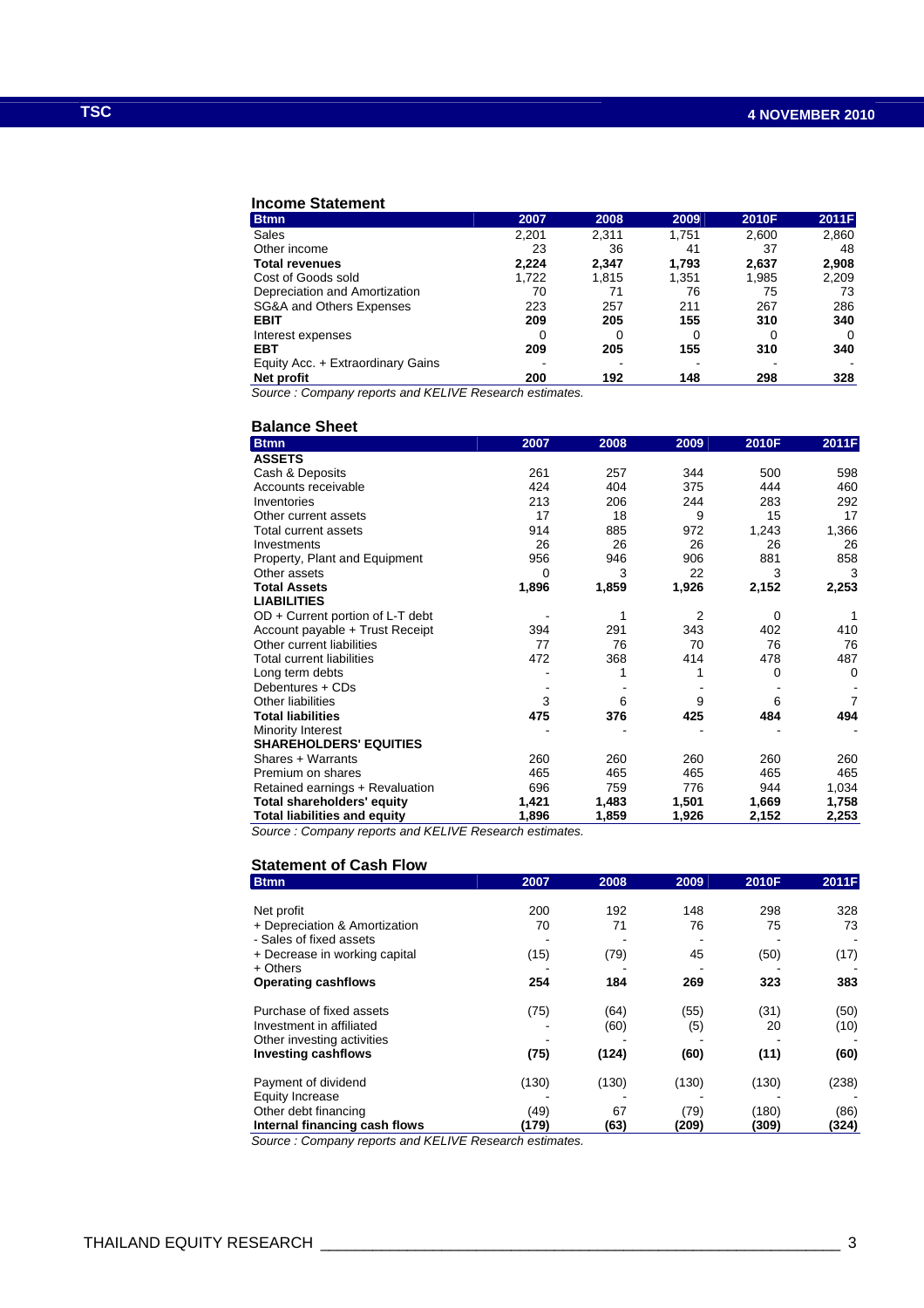# ความหมายของคำแนะนำ

| $\frac{2}{90}$   | คาดว่าราคาหลักทรัพย์จะปรับตัวดีกว่าตลาดรวมและผลการดำเนินงานในช่วง 12 เดือนข้างหน้าสูงกว่ากลุ่มธุรกิจ                |
|------------------|---------------------------------------------------------------------------------------------------------------------|
|                  | และตลาดรวม                                                                                                          |
| ชื้อเมื่ออ่อนตัว | ิ คาดว่าราคาหลักทรัพย์   จะปรับตัวเท่ากับหรือต่ำกว่าตลาดรวมและผลการดำเนินงานในช่วง   12   เดือนข้างหน้าสูงกว่ากลุ่ม |
|                  | ธุรกิจและตลาดรวม                                                                                                    |
| ขาย              | ิ คาดว่าราคาหลักทรัพย์จะปรับตัวต่ำกว่าตลาดรวมและผลการดำเนินงานในช่วง 12 เดือนข้างหน้าจะอยู่ในระดับที่ต่ำกว่า        |
|                  | กลุ่มธุรกิจและตลาดรวม                                                                                               |
| ถือ              | คาดว่าราคาหลักทรัพย์จะปรับตัวเท่ากับตลาดรวมและผลการดำเนินงานในช่วง 12 เดือนข้างหน้าจะอยู่ในระดับเดียวกับกลุ่ม       |
|                  | ธุรกิจและตลาดรวม                                                                                                    |
| เต็มมูลค่า       | ิ คาดว่าราคาหลักทรัพย์จะปรับตัวเท่ากับหรือต่ำกว่าตลาดรวมและผลการดำเนินงานในช่วง 12 เดือนข้างหน้าจะอยู่ในระดับ       |
|                  | เดียวกันหรือต่ำกว่ากลุ่มธุรกิจและตลาดรวม                                                                            |
| ชื้อเก็งกำไร     | ิ คาดว่าราคาหลักทรัพย์จะเคลื่อนไหวผันผวนจากประเด็นต่างๆ ที่จะส่งผลกระทบต่อปัจจัยพื้นฐานของบริษัทในอนาคต ซึ่งนัก     |
|                  | ลงทุนจะต้องลงทุนอย่างระมัดระวัง                                                                                     |

## THAI INSTITUTE OF DIRECTORS ASSOCIATION (IOD) CORPORATE GOVERNANCE REPORT RATING 2009

| AAAAA                                                                                                                                                                                                                            |                                                                                                                                                                                                                          |                                                                                                                                                                                                                             |                                                                                                                                                                                                                           |                                                                                                                                                                                                            |                                                                                                                                                                                                                                     |                                                                                                                                                                                                                                   |                                                                                                                                                                                                                    |                                                                                                                                    |
|----------------------------------------------------------------------------------------------------------------------------------------------------------------------------------------------------------------------------------|--------------------------------------------------------------------------------------------------------------------------------------------------------------------------------------------------------------------------|-----------------------------------------------------------------------------------------------------------------------------------------------------------------------------------------------------------------------------|---------------------------------------------------------------------------------------------------------------------------------------------------------------------------------------------------------------------------|------------------------------------------------------------------------------------------------------------------------------------------------------------------------------------------------------------|-------------------------------------------------------------------------------------------------------------------------------------------------------------------------------------------------------------------------------------|-----------------------------------------------------------------------------------------------------------------------------------------------------------------------------------------------------------------------------------|--------------------------------------------------------------------------------------------------------------------------------------------------------------------------------------------------------------------|------------------------------------------------------------------------------------------------------------------------------------|
| <b>ACL</b><br><b>ADVANC</b><br><b>ASIMAR</b><br><b>BAFS</b><br><b>BANPU</b><br><b>BAY</b><br><b>BCP</b><br><b>BECL</b><br><b>BKI</b>                                                                                             | <b>BLS</b><br><b>CPN</b><br><b>DRT</b><br>EGCO<br><b>ERAWAN</b><br><b>GBX</b><br>GC<br><b>GSTEEL</b><br><b>HEMRAJ</b>                                                                                                    | ICC<br><b>IRP</b><br><b>IRPC</b><br><b>KBANK</b><br><b>KEST</b><br>KK<br><b>KSL</b><br><b>KTB</b><br><b>NCH</b>                                                                                                             | <b>NKI</b><br>PTT<br><b>PTTAR</b><br><b>PTTCH</b><br>PTTEP<br><b>RATCH</b><br><b>SAMART</b><br><b>SAMTEL</b><br>SAT                                                                                                       | <b>SC</b><br><b>SCB</b><br><b>SCC</b><br><b>SCIB</b><br>SE-ED<br><b>SIM</b><br><b>SIS</b><br><b>SNC</b><br>SSI                                                                                             | <b>THCOM</b><br><b>THRE</b><br><b>TIPCO</b><br><b>TISCO</b><br><b>TMB</b><br><b>TOP</b><br><b>TTA</b>                                                                                                                               | Score Range<br>90-100<br>80-89<br>70-79<br>60-69<br>50-59<br>Lower than 50                                                                                                                                                        | Number of Logo<br>AAAAA<br>$\Delta \Delta \Delta$<br>ΔΔΔ<br>ΔΔ<br>Δ<br>No logo given                                                                                                                               | Description<br>Excellent<br>Very Good<br>Good<br>Satisfactory<br>Pass<br>N/A                                                       |
| $\triangle \triangle \triangle \triangle$                                                                                                                                                                                        |                                                                                                                                                                                                                          |                                                                                                                                                                                                                             |                                                                                                                                                                                                                           |                                                                                                                                                                                                            |                                                                                                                                                                                                                                     |                                                                                                                                                                                                                                   |                                                                                                                                                                                                                    |                                                                                                                                    |
| <b>ACAP</b><br>AHC<br><b>AKR</b><br><b>AMATA</b><br><b>AOT</b><br>${\sf AP}$<br><b>ASK</b><br><b>ASP</b><br><b>AYUD</b><br><b>BBL</b><br><b>BEC</b><br><b>BGH</b><br>$\mathsf{BH}$<br><b>BIGC</b><br><b>BMCL</b><br><b>BROOK</b> | <b>BWG</b><br><b>CCET</b><br><b>CENTEL</b><br><b>CGS</b><br><b>CIMBT</b><br><b>CK</b><br><b>CM</b><br>CNS<br><b>CPALL</b><br><b>CPF</b><br><b>CSC</b><br><b>CSL</b><br><b>DELTA</b><br><b>EASTW</b><br><b>ECL</b><br>EE. | <b>EIC</b><br><b>GENCO</b><br><b>GFPT</b><br>GL<br><b>GLOW</b><br><b>GRAMMY</b><br><b>HANA</b><br><b>HMPRO</b><br><b>IFEC</b><br><b>INET</b><br><b>KASET</b><br><b>KCE</b><br><b>KDH</b><br>KGI<br><b>KTC</b><br><b>KWC</b> | L&E<br><b>LANNA</b><br>LH<br><b>LPN</b><br><b>LST</b><br><b>LVT</b><br><b>MACO</b><br><b>MAKRO</b><br><b>MBK</b><br><b>MCOT</b><br><b>MFEC</b><br><b>MINOR</b><br><b>MINT</b><br><b>MK</b><br><b>MODERN</b><br><b>MSC</b> | <b>NMG</b><br><b>NWR</b><br>OCC<br><b>OGC</b><br><b>OISHI</b><br>PF<br>PG<br><b>PHATRA</b><br><b>POST</b><br><b>PRANDA</b><br><b>PS</b><br><b>PSAAP</b><br><b>PSL</b><br><b>PYLON</b><br>QH<br><b>RASA</b> | <b>RCI</b><br><b>RCL</b><br><b>ROBINS</b><br><b>ROJANA</b><br><b>RS</b><br>S&J<br>S&P<br><b>SAMCO</b><br><b>SCSMG</b><br><b>SHIN</b><br><b>SICCO</b><br><b>SIMAT</b><br><b>SINGER</b><br><b>SIRI</b><br><b>SITHAI</b><br><b>SMK</b> | <b>SPALI</b><br>SPSU<br><b>SSC</b><br><b>SSEC</b><br><b>SSF</b><br><b>STANLY</b><br><b>STEC</b><br><b>STEEL</b><br><b>STPI</b><br><b>SUSCO</b><br>SVI<br><b>SWC</b><br><b>SYNTEC</b><br><b>TASCO</b><br><b>TCAP</b><br><b>TCP</b> | TF<br><b>TFD</b><br><b>THAI</b><br><b>TIC</b><br>TIP<br><b>TK</b><br><b>TNITY</b><br><b>TNL</b><br><b>TPC</b><br><b>TRC</b><br><b>TRU</b><br><b>TRUE</b><br><b>TSTE</b><br><b>TSTH</b><br><b>TVO</b><br><b>TYM</b> | <b>UMI</b><br><b>UMS</b><br><b>UP</b><br><b>UPOIC</b><br><b>UV</b><br><b>VNT</b><br><b>WACOAL</b><br>WAVE<br><b>YUASA</b><br>ZMICO |
| Δ<br>$\triangle$<br>A                                                                                                                                                                                                            |                                                                                                                                                                                                                          |                                                                                                                                                                                                                             |                                                                                                                                                                                                                           |                                                                                                                                                                                                            |                                                                                                                                                                                                                                     |                                                                                                                                                                                                                                   |                                                                                                                                                                                                                    |                                                                                                                                    |
| <b>AFC</b><br>$\mathsf{AH}$<br>AIT<br><b>APRINT</b><br><b>APURE</b><br><b>ASIA</b><br>BAT-3K<br><b>BGT</b><br><b>BLAND</b><br><b>BLISS</b><br>Source: IOD                                                                        | <b>BROCK</b><br><b>BSBM</b><br><b>CCP</b><br><b>CHUO</b><br><b>CMR</b><br><b>CPL</b><br><b>CTW</b><br><b>DCC</b><br><b>DM</b><br><b>DSGT</b>                                                                             | <b>DTAC</b><br><b>EASON</b><br><b>EPCO</b><br><b>ESTAR</b><br><b>ETG</b><br><b>FNS</b><br><b>FOCUS</b><br><b>GFM</b><br><b>GYT</b><br><b>IHL</b>                                                                            | <b>ILINK</b><br><b>ITD</b><br><b>JCT</b><br><b>JUTHA</b><br>KH<br><b>KWH</b><br><b>KYE</b><br><b>LEE</b><br><b>LRH</b><br><b>MAJOR</b>                                                                                    | <b>MBAX</b><br><b>METRO</b><br><b>MILL</b><br><b>NEP</b><br><b>NIPPON</b><br><b>OHTL</b><br><b>PICO</b><br><b>PL</b><br>PLE<br><b>PPM</b>                                                                  | <b>PRG</b><br><b>PRIN</b><br><b>PRO</b><br>Q-CON<br><b>ROCK</b><br><b>SCCC</b><br><b>SCP</b><br><b>SEAFCO</b><br><b>SFP</b><br><b>SHANG</b>                                                                                         | <b>SMIT</b><br><b>SPACK</b><br><b>SSSC</b><br><b>SST</b><br>SVH<br><b>TAPAC</b><br><b>TCB</b><br><b>TCJ</b><br><b>THANI</b><br><b>TICON</b>                                                                                       | TIW<br><b>TKS</b><br><b>TLUXE</b><br><b>TMT</b><br><b>TNDT</b><br><b>TNH</b><br>TPP<br><b>TUF</b><br><b>TWFP</b><br><b>UBIS</b>                                                                                    | <b>UEC</b><br><b>UNIQ</b><br><b>UPF</b><br>UT<br><b>UTP</b><br><b>WORK</b>                                                         |

## คำชี้แจง

การเปิดเผยผลการสำรวจของสมาคมส่งเสริมสถาบันกรรมการบริษัทไทย (IOD) ในเรื่องการกำกับดูแลกิจการ (Corporate Governance) นี้ เป็น<br>การดำเนินการตามนโยบายของสำนักงานคณะกรรมการกำกับหลักทรัพย์และตลาดหลักทรัพย์ โดยการสำรวจของ IOD เป็ ี ของบริษัทจดทะเบียนในตลาดหลักทรัพย์แห่งประเทศไทย และตลาดหลักทรัพย์ เอ็มเอไอ ที่มีการเปิดเผยต่อสาธารณะ และเป็นข้อมูลที่ผู้ลงทุนทั่วไปสามารถ เข้าถึงได้ ดังนั้น ผลลำรวจดังกล่าวจึงเป็นการนำเสนอในมุมมองของบุคคลภายนอก โดยไม่ได้เป็นการประเมินการปฏิบัติ และมิได้มีการใช้ข้อมลภายใน ในการ ประเมิน

้อนึ่ง ผลการสำรวจดังกล่าว เป็นผลการสำรวจ ณ วันที่ปรากกฎในรายงานการกำกับดูแลกิจการ บริษัทจดทะเบียนไทยเท่านั้น ดังนั้น ผลการสำรวจ ้จึงอาจเปลี่ยนแปลงได้ภายหลังวันดังกล่าว ทั้งนี้ บริษัทหลักทรัพย์กิมเอ็ง (ประเทศไทย) จำกัด (มหาชน) มิได้ยืนยันหรือรับรองถึงความถูกต้องของ ผลการ ลำรวจดังกล่าวแต่อย่างใด